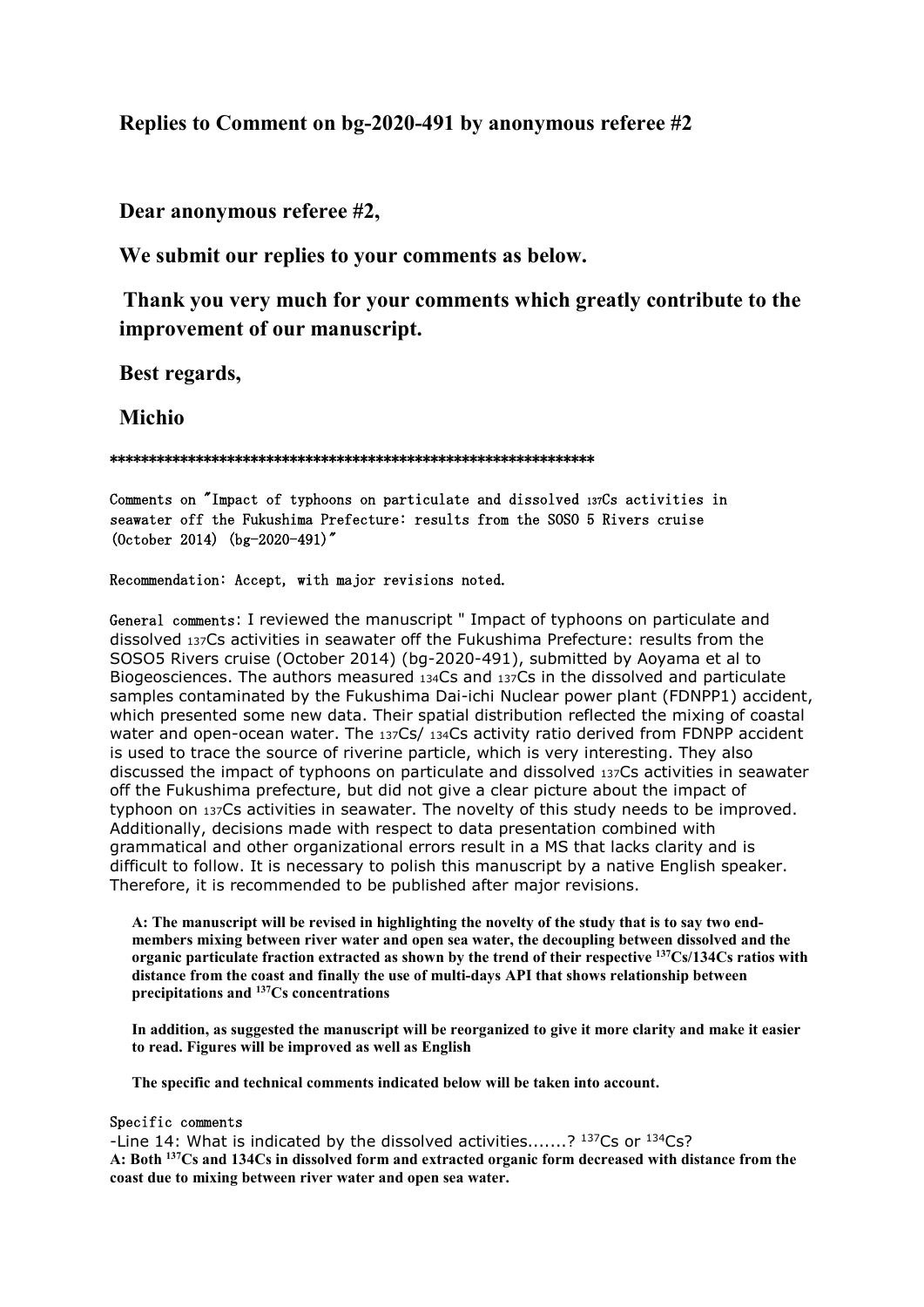-Line 18, "ranged from....to ......" means a range of variation, so the uncertainty in this sentence that "the ranged from  $0.01\pm0.00$  to  $0.12\pm0.01$ " is redundant? Please note this in the MS.

**A: The ratios shown here are based on two radioactivity measurements results, therefore ratios have also uncertainties.**

-Material and methods: What are the detection limits of 134Cs and 137Cs? **A: The detection limit for net 137Cs activity is about a few mBq per sample and that for 134Cs is about 10 mBq per sample. The measurements were carried out at the Ogoya underground laboratory which is located 270 meter water equivalent deep.**

-Lines 169-171, this sentence (the ratio of particulate  $137Cs$  activity concentration......) is confusing, please rephase it. **A: Ok, we will do so.**

- Lines 179-181. This sentence is too long and needs revise to improve clarity and the flow....

**A: Ok, we will do so.**

-Lines 206-211, what's meaning that "data not shown or figure not shown"? Add in the Supporting information?

**A: all salinity data and radiocaesium activity concentration in dissolved form data are presented in Aoyama et al., 2020a. So, (figure not shown; data are in Aoyama et al., 2020a) at line209-201 is correct and (data not shown) at line 207 should read as (figure not shown; data are in Aoyama et al., 2020a) in the original text. By the way, due to Rc1's comments, new figure4 will be in the coming revised article. So, both statements will be replaced as (see figure4, data are in Aoyama et al., 2020a).**



**Fig. 4. Relationship between salinity and 137Cs activity concentration in dissolved form. Mano river transect: solid square Niida river transect: solid circle Odaka river transect: solid up-pointing triangle Ota river transect: slid down-pointing triangle Ukedo river transect: solid diamond For 5 rivers transect, red is for surface data and blue is for bottom data.**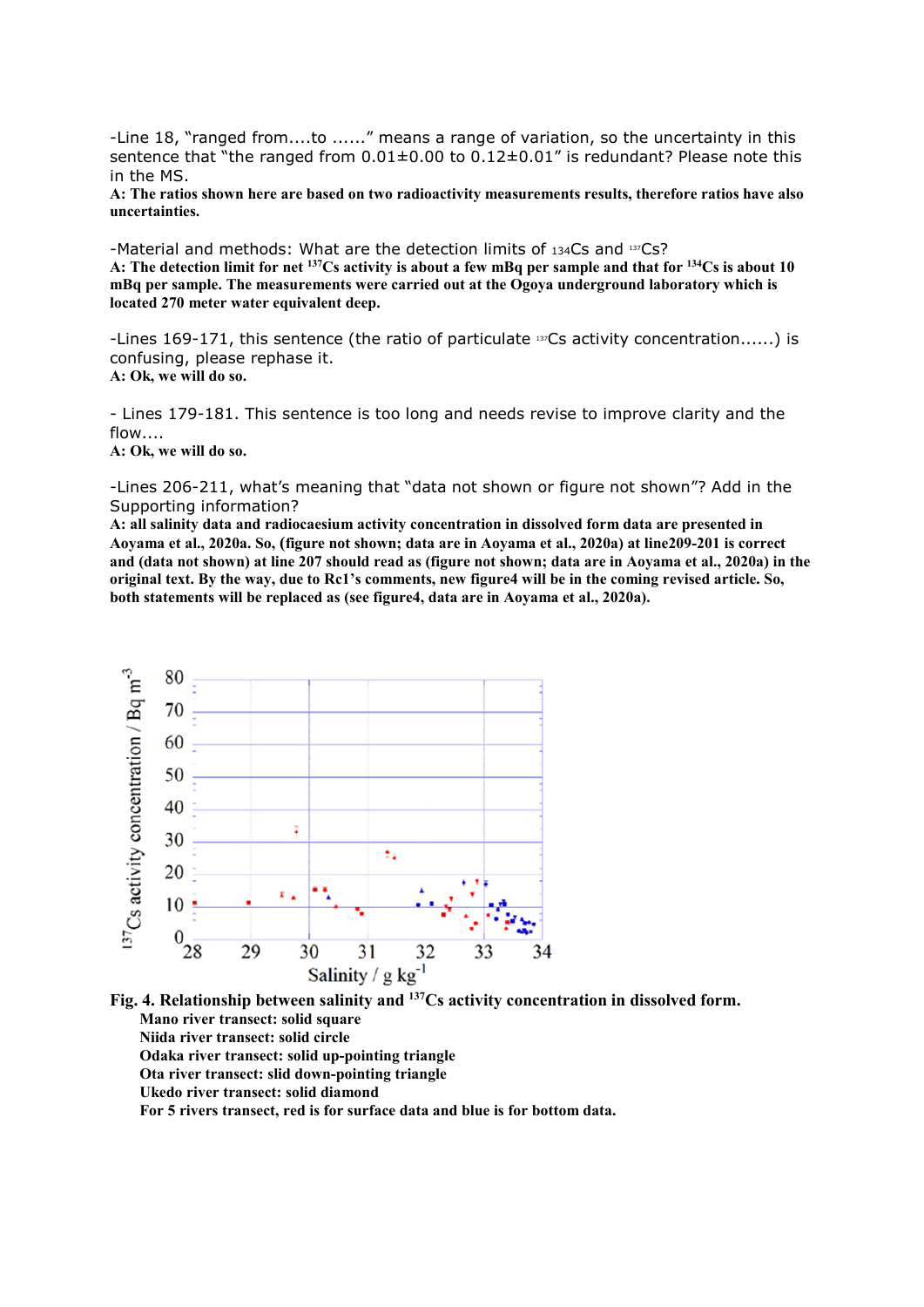-Discussion section: The discussion was not enough and some conclusions are soft or from conjecturing, for example, "this pattern might reflect complex physical processes....."(lines 210-211); "Possible explanation of this finding are that the radiocaesium in the coastal seawater........"(Lines 236-239).

**A: We will revise the discussion and conclusion based on the statement regarding with novelty of this article. New findings and novelty in our article are shown below.**

**1, We highlighted simple two end-members mixing between river water and open sea water after flooding due to heavy rain showed by data in Fig. 8, Salinity vs. 137Cs activity concentration. Extrapolation to salinity equal zero gave us an appropriate number of 137Cs activity concentration in dissolved form at the mouth of the Ukedo river. This is the first data set of this kind.** 

**2, Contrary to the dissolved phase, 137Cs/134Cs ratio decay corrected to 11 march 2011 in the extracted organic fraction (extracted by conc. H2O2) did not change with distance from the coast underlying the decoupling of these two phases Dissolved phase follows a classical two end-member mixing while the extracted organic phase is characterized by ratio of the FDNNP1 releases even at distance from the coast**

**3, The amount of precipitation for the day and 137Cs activity concentration were not correlated as**  <sup>137</sup>Cs activity concentration which clearly indicated that a simple saying like "heavy rain is a cause **of higher 137Cs activity concentration" is far from reality. Indeed, a timelag of 10 to 60 hours is generally observed between the time of the rains and the increase in the (total) flow of the rivers depending on the watershed scale including the magnitude of the slope gradient of the Tohoku region in Japan. In addition, the main inputs of radiocaesium from land to the ocean are via riverine particle fluxes (Sakuma et al., 2019). It is therefore necessary to to consider also the delay due to the phase change of part of the caesium fixed on the particles towards the dissolved phase at river mouth due to change in physico-chemical conditions, especially ionic strength. According to Delaval et al (2020) two first-order reactions govern the kinetics of the process, with half-life reaction times of 1 h and a few days depending on the sites of cesium binding on the particles. Therefore, a delay of a few to several days can be observed between the time of heavy rains and the increase of dissolved cesium in the coastal area in connection with biogeochemical and hydrological processes.** 

**These background knowledges underpin our finding that the dissolved radiocaesium activity concentration shows a correlation with several days API, and not with the amount of the precipitation of the day.** 

-Conclusions section: The conclusion section seems long with too much information on some discussion that appears unnecessary. The conclusion should be rephase.

**A: Yes, we will do it. RC1 also gave us similar comments. We will revise the conclusion section taking into account your comments as well as those of RC1, in order to make it clearer and better underline the results of this study. While these changes are provisional and will be revised again, some concluding paragraphs which will be included in the upcoming revised article are presented below to meet your request.**

**The detection of both 134Cs and 137Cs in all dissolved samples demonstrated contamination from the FNPP1 accident with higher values in the surface layer compared to the bottom layer and a clear decrease with distance from the coast. The decrease of caesium activity concentration with increasing salinity reflected mixing of coastal water with open-ocean water.** 

**At the stations very close to the coast relatively high 137Cs activities in all particles with values exceeding the dissolved 137Cs activities were observed. Beside, 137Cs activities were generally one or two orders of magnitudes lower in the extracted organic fraction than in the dissolved fraction reflecting the fact that the organic component of the particulate matter sampled is not the main carrier of cesium.**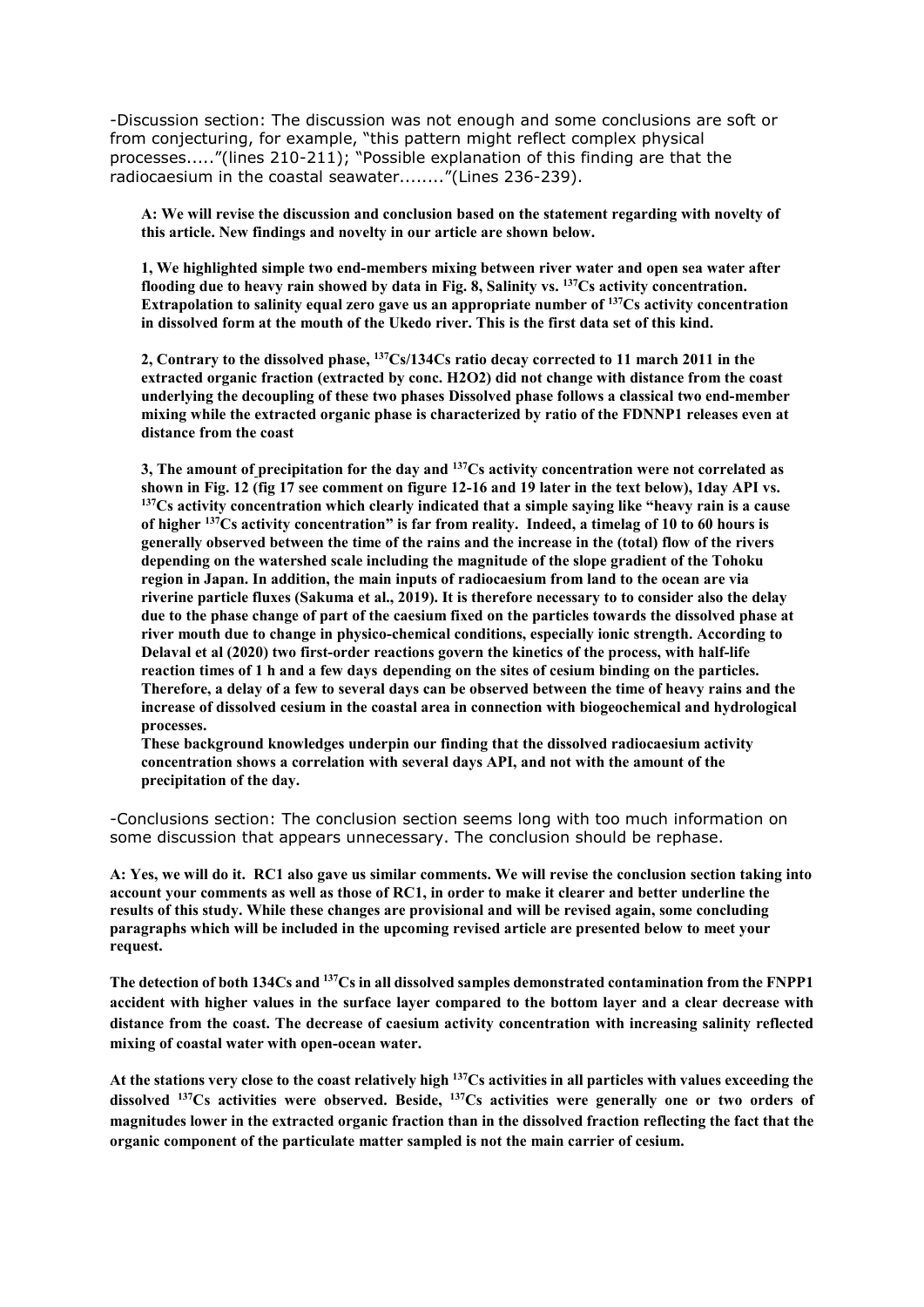**The 137Cs/134Cs activity concentration ratio in the dissolved phase changed drastically due to mixing with open-ocean water. In contrast, this ratio in the extracted organic fraction did not change with distance from shore or with 137Cs activity concentration and generally remained close to 1, even at locations far from the coast. This pattern indicates a decoupling between these two phases with the extracted organic fraction characterizing particle originating from land even at distance from the coast.** 

**When considering 137Cs/134Cs ratios, the source of radiocaesium in the coastal region north of FNPP1 should be related to releases from the core of Unit 1 of FNPP1, while in the coastal region south of FNPP1 the source should be a mixture of releases from the core of Unit 2 and the core of Unit 1 of FNPP1.**

**137Cs activities on the Fukushima coast and the modified 7-day API showed a good positive relationship with the exception of 56N canal of FNPP1. In fact, at this location, high 137Cs activities are observed apart from an event of heavy rain.** 

**This study shows the need to better characterize the inputs of rivers in taking into account on one side their hydrologic characteristics and on the other hand the nature of their solid discharges and phase change from particle to dissolved form. Special attention should be payed to the organic fraction of the riverine inputs as well as their fate in the coastal environment in the area which has been impacted by the accident.** 

-Data availability: it should be moved in the Material and methods?

**A: As far as I understand, we need to have an independent section about Data availability based on Biogeoscience journal.**

-References: please unify the format of periodicals. For example, Scientific Reports (Line 349); J. Radioanal. Nucl. Chem. (Line 356).......

**A: Yes, we will do so.**

-Figures: these figures are not clear, please redraw.... For example, fig.2 and fig.9.

**A: Figures, 3 to 7 were revised and new figures are included in the reply to RC1. We will refine fig.2 and fig.9 later. We will delete figures 12-16 and 19 based on comments from RC1.**

**A: Technical issues stated below will be revised appropriately.**

-Line 36: 'Nishihara et al. (Nishihara et al., 2012)' should be 'Nishihara et al. (2012)'.

-Line 43: 'Miura et al. (Miura et al., 2020)' should be 'Miura et al. (2020)'.

-Line 57: '(Nagao et al., 2014)' should be 'Nagao et al. (2014)'.

-Line 115: '...the Low Level Radioactivity Laboratory At some stations, ....' should be

'...the Low Level Radioactivity Laboratory. At some stations, .....'.

-Lines 128, 320, 324: 'Dataset of 134Cs and 137Cs activity...' should be 'Dataset of 134Cs and 137Cs activity...'.

-Line 188: '.....in the rivers, indeed Naulier et al. (Naulier et al., 2017)' should be '......in the rivers. Indeed, Naulier et al. (2017)'.

-Line 224: 'Tsurutal et al., (Tsuruta et al., 2014)' should be 'Tsurutal et al. (2014)'.

-Line 227: '1.06 (+-10%)' should be '1.06 (±10%)'.

-Lines 235, 310: '0.92 (+-10%)' should be '0.92 (±10%)'.

-Lines 314-316: '7-day, 5-7day' should be '7-days, 5-7days'.

-Line 409, delete the Japanese language

-Lines 358-359, 410, 416, 420, 423, Superscript: 137Cs

-Table1, " $+$ -" changes " $\pm$ "

End of replies to RC2.

**We also need to revise a part of method section as below.**